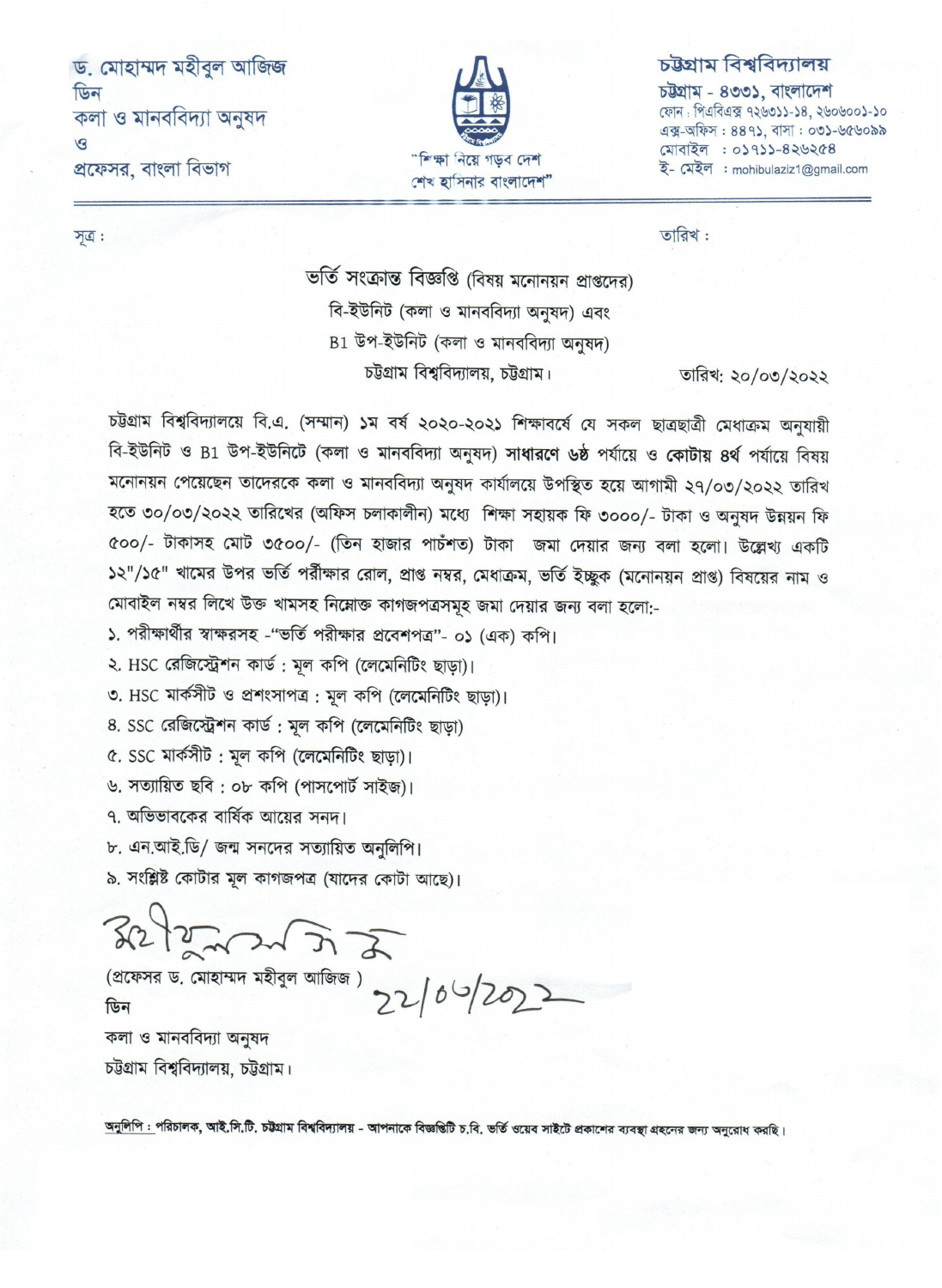| <b>Exam Roll</b> | <b>Name</b>                  |                | <b>Merit Department</b> | <b>Status</b>  |
|------------------|------------------------------|----------------|-------------------------|----------------|
| 290550           | <b>MANTASHA SHAHRIN MIM</b>  | $\overline{2}$ | Dept. of Dramatics      | Admitted (1)   |
| 290514           | <b>MD. MARUFUL ISLAM</b>     | 5              | Dept. of Dramatics      | Admitted (1)   |
| 290001           | <b>SALOA TABASSOM</b>        | 10             | Dept. of Dramatics      | Admitted $(1)$ |
| 290083           | <b>MOHESH MAJHI</b>          | 14             | Dept. of Dramatics      | Admitted $(1)$ |
| 291828           | <b>MD SHARIAR SHAKIL</b>     | 17             | Dept. of Dramatics      | Admitted $(1)$ |
| 290901           | <b>MD. RIADUS SALEHIN</b>    | 18             | Dept. of Dramatics      | Admitted $(1)$ |
| 290080           | <b>MEHJABIN PANNA</b>        | 19             | Dept. of Dramatics      | Admitted $(1)$ |
| 291498           | <b>SADIA SHANEWAZ</b>        | 22             | Dept. of Dramatics      | Admitted $(1)$ |
| 290880           | <b>SAGOR KUMAR</b>           | 23             | Dept. of Dramatics      | Admitted $(1)$ |
| 291218           | MD. MAHAMUDUL HASAN          | 25             | Dept. of Dramatics      | Admitted $(1)$ |
| 291824           | <b>URME BARUA</b>            | 27             | Dept. of Dramatics      | Admitted (1)   |
| 290893           | <b>AFIA IBNAT WAFA</b>       | 30             | Dept. of Dramatics      | Admitted (2)   |
| 291450           | <b>SUJOY BACHHAR</b>         | 32             | Dept. of Dramatics      | Admitted (1)   |
| 290987           | <b>HABIBUR RAHMAN</b>        | 34             | Dept. of Dramatics      | Admitted $(1)$ |
| 290267           | <b>SUSMITA KAR SUPTA</b>     | 35             | Dept. of Dramatics      | Admitted (2)   |
| 291416           | <b>ISMAIL HOSSAIN</b>        | 37             | Dept. of Dramatics      | Admitted $(1)$ |
| 291363           | <b>INDROJET SHILL</b>        | 39             | Dept. of Dramatics      | Admitted $(1)$ |
| 290912           | <b>MAHMUD SARDER</b>         | 40             | Dept. of Dramatics      | Admitted (1)   |
| 290385           | <b>BILKISH JAHAN YASMIN</b>  | 41             | Dept. of Dramatics      | Admitted (2)   |
| 290283           | MD. NOYON MIA                | 43             | Dept. of Dramatics      | Admitted (2)   |
| 290734           | MD. ANTAJ ALI                | 44             | Dept. of Dramatics      | Admitted (2)   |
| 290567           | HASAN AHMED RIDOY            | 45             | Dept. of Dramatics      | Admitted (2)   |
| 291377           | A. T. M. MAJHARUL AMIN       | 47             | Dept. of Dramatics      | Admitted (2)   |
| 290343           | <b>SADIA AFRIN</b>           | 49             | Dept. of Dramatics      | Admitted (2)   |
| 290661           | MD. RIAJUL ISLAM             | 55             | Dept. of Dramatics      | Admitted (3)   |
| 291610           | <b>ABDUL HAMID</b>           | 56             | Dept. of Dramatics      | Admitted (3)   |
| 290533           | <b>SHARIFUL ISLAM SHUVRO</b> | 58             | Dept. of Dramatics      | Admitted (3)   |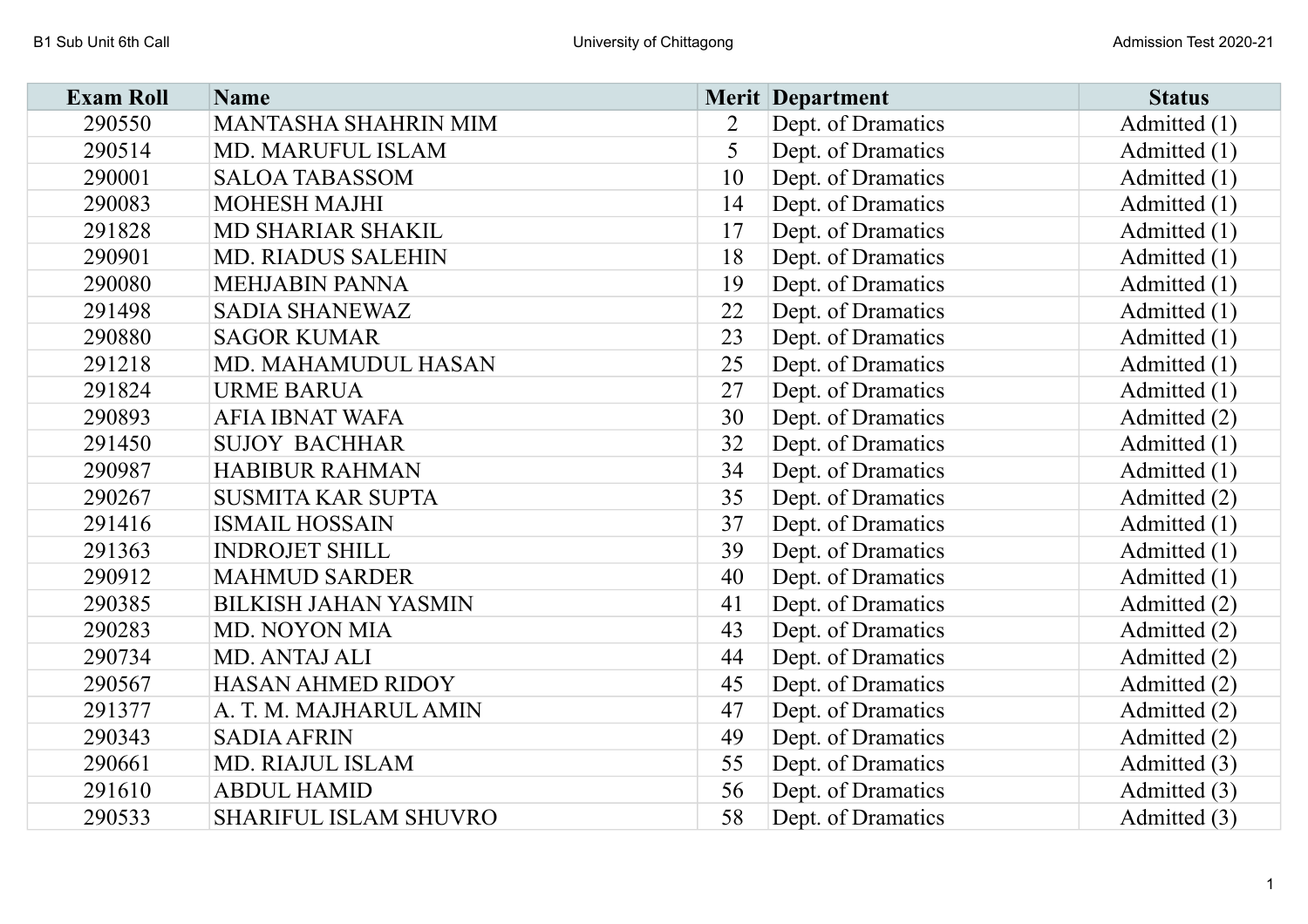| <b>Exam Roll</b> | <b>Name</b>                        |    | <b>Merit Department</b>       | <b>Status</b>  |
|------------------|------------------------------------|----|-------------------------------|----------------|
| 291769           | <b>ZIDNI BEGUM</b>                 | 4  | <b>Institute of Fine Arts</b> | Admitted (1)   |
| 290836           | <b>SABIHA ABSAR</b>                | 5  | Institute of Fine Arts        | Admitted (1)   |
| 291365           | <b>MD.SOROARE HOSSAIN</b>          | 10 | Institute of Fine Arts        | Admitted $(1)$ |
| 291259           | MIFTAHUL JANNAT                    | 11 | <b>Institute of Fine Arts</b> | Admitted $(1)$ |
| 291658           | <b>MD RUDRO TITAS</b>              | 13 | Institute of Fine Arts        | Admitted $(1)$ |
| 291743           | <b>NAHIDA SULTANA</b>              | 14 | Institute of Fine Arts        | Admitted (1)   |
| 291110           | ARIFUL HASAN KHAN SAIKAT           | 15 | Institute of Fine Arts        | Admitted $(1)$ |
| 290392           | <b>SUZANA TAHIAT TABASSUM SUHA</b> | 16 | Institute of Fine Arts        | Admitted (1)   |
| 290243           | <b>TANVIR KHAN BONDHON</b>         | 17 | Institute of Fine Arts        | Admitted $(1)$ |
| 290634           | <b>SABRINA SULTANA</b>             | 19 | Institute of Fine Arts        | Admitted $(1)$ |
| 290341           | MD. ARIFUZZAMAN                    | 20 | Institute of Fine Arts        | Admitted (1)   |
| 290990           | PROTIVA CHAKMA                     | 21 | Institute of Fine Arts        | Admitted (1)   |
| 291608           | <b>SAGAR ROY</b>                   | 22 | Institute of Fine Arts        | Admitted $(1)$ |
| 291477           | <b>TANVIR MAHTAB</b>               | 23 | Institute of Fine Arts        | Admitted $(1)$ |
| 291691           | <b>MST. ASHA KHATUN</b>            | 24 | Institute of Fine Arts        | Admitted (1)   |
| 290602           | <b>ASHNA BINTE ALI</b>             | 25 | Institute of Fine Arts        | Admitted (1)   |
| 290205           | <b>SUMAYA AHAMMED ZENEYA</b>       | 26 | Institute of Fine Arts        | Admitted $(1)$ |
| 290122           | CHOWDHURY AFTAB AHMED MRITTICK     | 29 | Institute of Fine Arts        | Admitted (1)   |
| 291397           | MD. FARHAD HOSEN SHUMON            | 31 | Institute of Fine Arts        | Admitted $(1)$ |
| 291931           | <b>TOYOBA TABASSUM</b>             | 33 | Institute of Fine Arts        | Admitted $(1)$ |
| 291952           | <b>MST. MOMOTAJ KHATUN</b>         | 37 | Institute of Fine Arts        | Admitted (1)   |
| 290164           | ROWSHAN HASAN SHACHI               | 39 | Institute of Fine Arts        | Admitted $(1)$ |
| 291150           | <b>ANAS HOSSAIN SARKER</b>         | 40 | Institute of Fine Arts        | Admitted $(1)$ |
| 291427           | $\sharp N/A$                       | 41 | Institute of Fine Arts        | Admitted $(1)$ |
| 291510           | <b>MUHIBA JANNATH</b>              | 42 | Institute of Fine Arts        | Admitted $(1)$ |
| 291683           | <b>MAISHA JAFOR</b>                | 46 | Institute of Fine Arts        | Admitted (1)   |
| 291163           | <b>REYA SINGHA</b>                 | 49 | Institute of Fine Arts        | Admitted (1)   |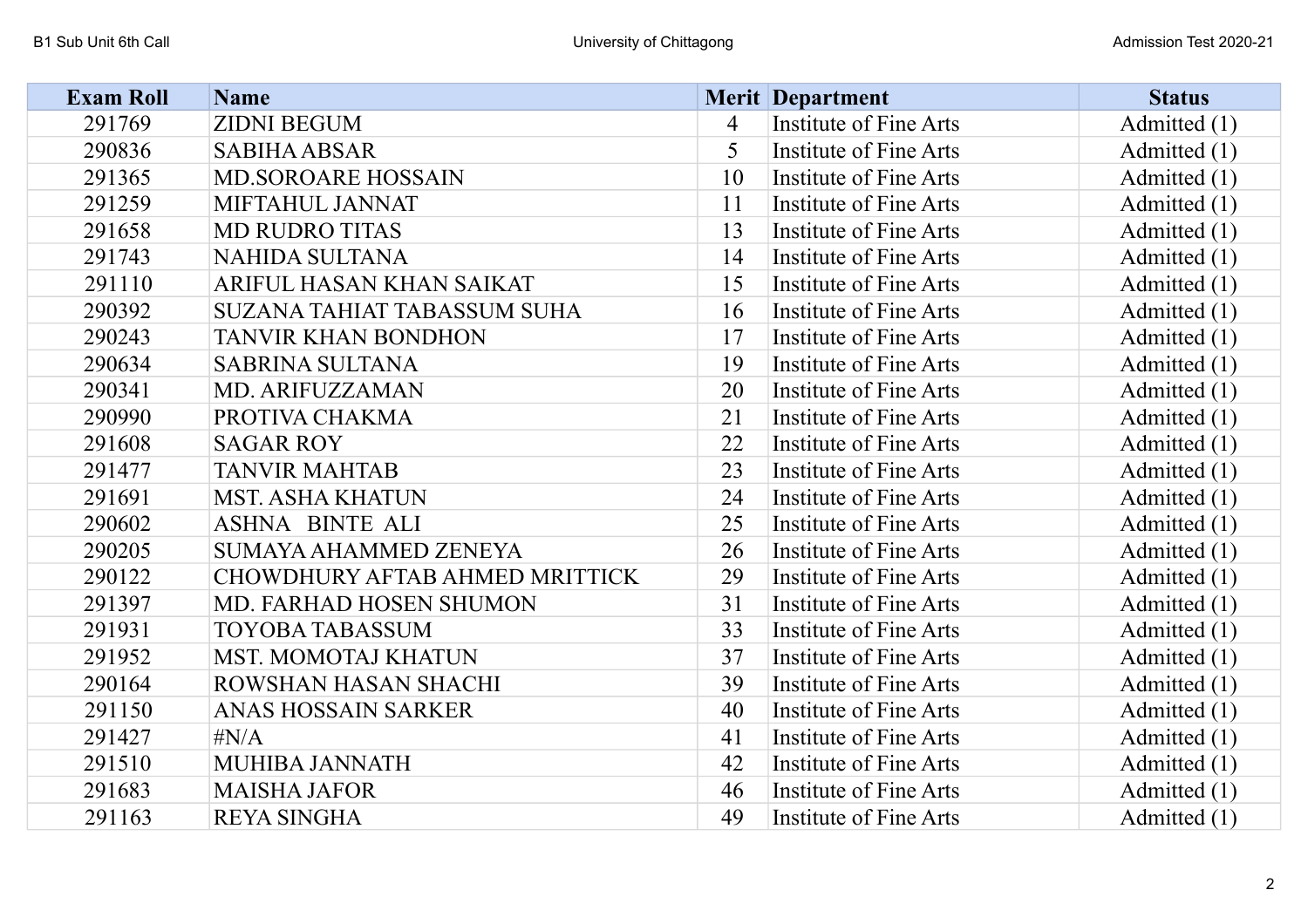| 290211 | <b>ANINDITA DEY TULI</b>       | 50 | Institute of Fine Arts        | Admitted (1)   |
|--------|--------------------------------|----|-------------------------------|----------------|
| 290967 | <b>PUJA DAS</b>                | 51 | Institute of Fine Arts        | Admitted (1)   |
| 290639 | <b>MARJAN AKTER SUMI</b>       | 53 | Institute of Fine Arts        | Admitted (1)   |
| 290694 | <b>SWAPNA AKTHER</b>           | 54 | Institute of Fine Arts        | Admitted (1)   |
| 291451 | <b>SABINA AKTER</b>            | 56 | Institute of Fine Arts        | Admitted (1)   |
| 290603 | <b>SRUTI BASAK</b>             | 58 | Institute of Fine Arts        | Admitted (1)   |
| 291910 | <b>ISHRAT JAHAN AHIR</b>       | 59 | Institute of Fine Arts        | Admitted (1)   |
| 290419 | <b>ALMASS MAHFUZ RAFID</b>     | 60 | <b>Institute of Fine Arts</b> | Admitted $(1)$ |
| 291899 | <b>FURKAN KHAN PATHAN</b>      | 62 | Institute of Fine Arts        | Admitted (2)   |
| 290618 | MD. ABU SYEED HIMU             | 63 | Institute of Fine Arts        | Admitted (2)   |
| 290489 | MISHKATUL JANNAT               | 65 | Institute of Fine Arts        | Admitted (2)   |
| 291144 | <b>SUMAIYA ZABID</b>           | 67 | Institute of Fine Arts        | Admitted (2)   |
| 291938 | <b>TUSHAR DEY</b>              | 68 | Institute of Fine Arts        | Admitted (2)   |
| 290319 | <b>ESRAT JANNAT ESHA</b>       | 69 | Institute of Fine Arts        | Admitted (2)   |
| 291803 | MD. AL MOSADDEK JAMAN NEW SHAH | 71 | Institute of Fine Arts        | Admitted (2)   |
| 290601 | AFRINA BINTA ALAM TOMA         | 72 | Institute of Fine Arts        | Admitted (2)   |
| 291862 | <b>SYEDA JANNATUL NAYEM</b>    | 73 | Institute of Fine Arts        | Admitted (2)   |
| 290229 | <b>MD. ASHIKUR RAHMAN</b>      | 76 | Institute of Fine Arts        | Admitted (2)   |
| 290809 | <b>NUSRAT JAHAN</b>            | 77 | Institute of Fine Arts        | Admitted (3)   |
| 290699 | <b>TAMANNA BINTE MAHOBUB</b>   | 78 | Institute of Fine Arts        | Admitted (3)   |
| 291778 | <b>FATIMA MASUD MEEM</b>       | 79 | Institute of Fine Arts        | Admitted (3)   |
| 291308 | <b>TANZINA RAHMAN RIA</b>      | 80 | Institute of Fine Arts        | Admitted (3)   |
| 291689 | <b>SOUROVE MOHONTO</b>         | 81 | Institute of Fine Arts        | Admitted (3)   |
| 291025 | <b>SANJILA SABRIN</b>          | 82 | Institute of Fine Arts        | Admitted (3)   |
| 291932 | <b>ANNA KARENINA</b>           | 83 | Institute of Fine Arts        | Admitted (3)   |
| 291423 | MD. RAYHAN HOSSAIN             | 84 | Institute of Fine Arts        | Admitted (3)   |
| 290976 | <b>MOST. ISRAT JAHAN NUPUR</b> | 85 | Institute of Fine Arts        | Admitted (4)   |
| 291165 | <b>MEHADI HASAN</b>            | 87 | Institute of Fine Arts        | Admitted (4)   |